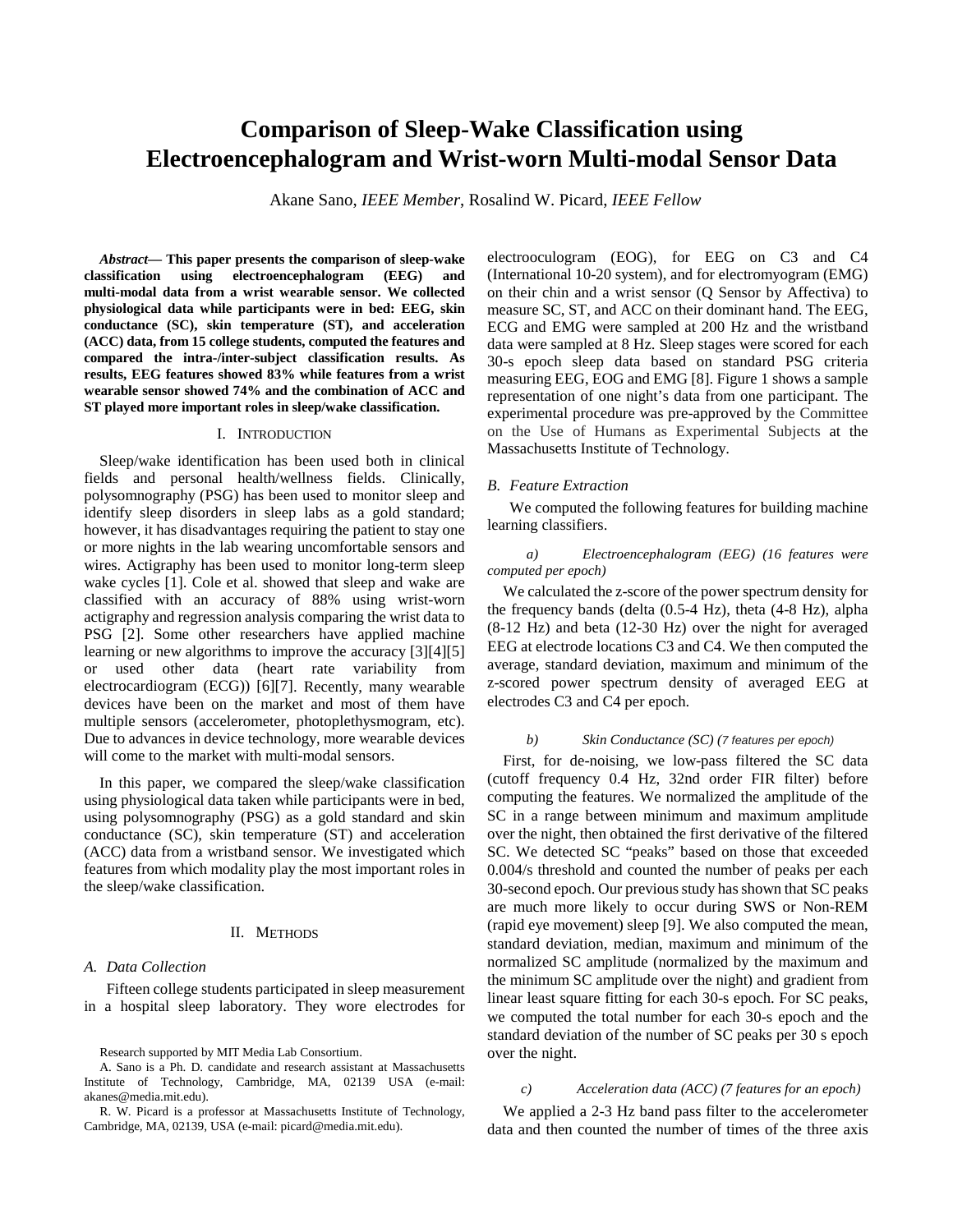

Fig.1 Raw skin conductance, 3-axis accelerometer data, skin temperature, manually scored sleep stages from PSG(red marks mean wakefulness), and EEG spectrogram (channels C3 and C4) for one night for a healthy college student

amplitude root mean square (RMS) values crossed 0.01 (the number of zero-crossings) for each 30-s epoch. We then applied Cole's "D" function to score "wake" or "sleep" for each 30-s epoch [2]. We also computed the mean, standard deviation, maximum and minimum of the root mean square of three axis acceleration data for each 30-s epoch.

## *d) Skin Temperature (ST) (5 features for an epoch)*

We normalized the temperature data using the maximum and minimum values over the night and computed the average, standard deviation, maximum, minimum and gradient from linear least square fitting for each 30-s epoch.

## *B. Classification*

We grouped SWS, non-REM2, non-REM1 and REM into sleep. As we have more sleep epochs than wake epochs given all the data was from lying in bed, we extracted sleep epochs randomly to equalize the number of sleep and wake samples.

We defined the following 4 methods (A-D), 2 datasets (1-2) and 15 feature combinations (a-o) for systematic evaluation.

#### • Classifiers

- A) Support vector machine with linear kernel
- B) Support vector machine with Gaussian kernel
- C) K-nearest neighbor (kNN,  $k=1-4$ )
- D) Feature selection (exhaustive feature selection by maximizing the J3 measure associated with the scatter matrices to find the best 2-6 features for EEG or data from the wrist sensor) and support vector machine with linear kernel
- E) Feature selection (exhaustive) and support vector machine with Gaussian kernel
- F) Feature selection (exhaustive) and kNN  $(k=1-4)$
- Data-sets
- 1) Intra-subject classification

Within each participant, we identified 11-98 epochs from each of wake and sleep. We trained the models using 90% of the data, tested with the remaining 10% of the data and repeated this procedure 10 times, each time leaving out a different 10% of the data (10-fold cross validation).

## 2) Inter-subject classification

We divided the data (total # of epochs  $= 661$ ) into 10 sets, performed training with the one set from all except one subject data, tested with one set of the remaining one subject data and repeated this procedure 10 times.

• Feature sets

a) $EEG$ , b) $EEG+ACC$ , c) $EEG+SC$ , d) $EEG+ST$ , e) EEG+ACC+ST, f) EEG+SC+ACC, g)EEG+SC+ST, h)EEG+ACC+SC+ST, i)SC, j)ACC, k)ST, l)ACC+SC, m)SC+ST, n)ACC+ST, o)ACC+SC+ST

We compared the classification results for the following combinations.

- 1) Intra-subject + Feature sets a o + Classifiers A C
- 2) Inter-subject + Feature sets  $a o + Classifiers A C$
- 3) Inter-subject + Feature sets  $a o + Classifiers D F$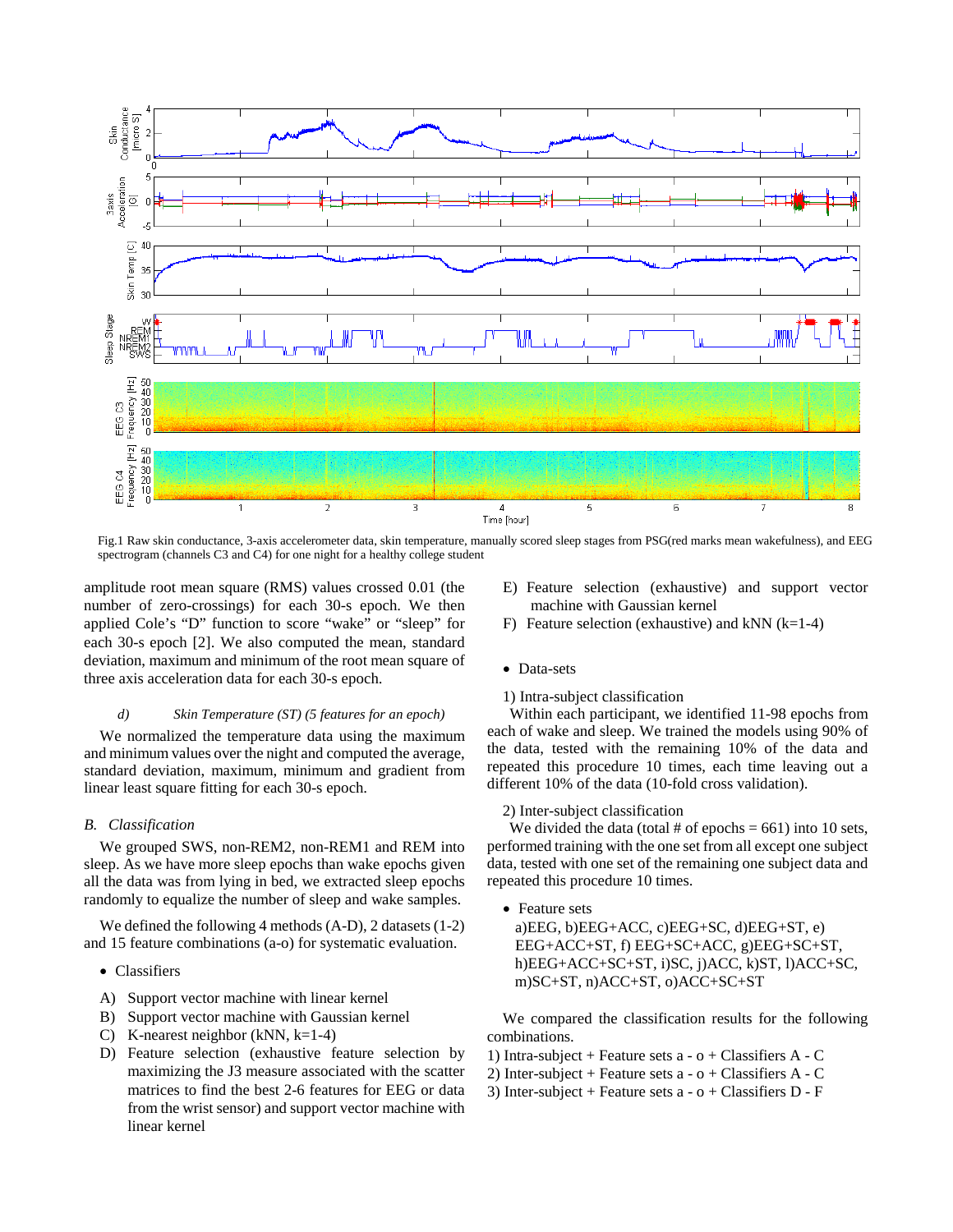## III. RESULTS

#### *A. Intra-subject classification*

Figure 2 shows the classification comparison for intra-subject data-sets. EEG showed 91% and EEG + other features boosted the accuracy to 95% (EEG+SC+ACC) and 96% (EEG+ACC+SC+ST). The features from only the wristband sensor showed 86% (ACC+SC+ST) and 84% (SC+ST, ACC+ST). Of the single wristband features, ST was the best 79%) followed by SC (75%), with ACC the lowest (67%).



Fig.2 Accuracy of intra-subject classification.

## *B. Inter-subject classification*

Figure 3 shows the classification comparison for inter-subject data sets. All of the features EEG+ACC+SC+ST and EEG+SC+ACC showed the best classification rates (85%). Of the wrist features, ACC+SC+ST and ACC+ST showed 74%. Of the single wristband features, ACC was the best (68%), followed by ST (67%) with SC the lowest (51%). Figure 4 shows the Receiver Operating Characteristic (ROC) curves of EEG features vs wrist features. Of the wrist features, ST was dominant.



Fig.3 Accuracy of inter-subject classification



Fig.4 ROC curves for sleep-wake classification with EEG+ACC+SC+ST, EEG+SC+ACC, ACC+SC+ST and ACC+ST

#### *C. Inter-subject classification with selected features*

We applied exhaustive search over sets of sizes 2-6 features for each modality and compared the classification rate. Table 1 shows the best feature subsets for each modality for each classifier with the highest classification rates. Some of the features were chosen multiple times by different classifiers. The best EEG features and the best wrist features showed 83% and 73% respectively.

#### *IV. DISCUSSION*

In all of the classifications, as expected since EEG is part of the sleep/wake ground truth in PSG, the EEG features showed the best accuracy - over 85%. The ACC features performed much lower, only 67-68%, which is lower than Cole reported. This may be because we did not apply Cole's rescoring methods and we used a different source of ACC data or it may be that there is significant person-dependence in ACC's prediction of sleep/wake. SC was very person-dependent, performing 75% when it had some training data from the subject it was testing on, but only 51% when trained and tested on different people. Some SC features related to sleep that have been reported as robust such as decrease in palm skin potential level after sleep onset [10] were not included in our data. Also, SC storms in non-REM sleep [9] are not represented in but 51% of the randomly selected sleep data in our tests, while SC tends to be active in wake before and after sleep; thus, we are not surprised that use of SC in only a 30-sec epoch is not a strong indicator of sleep vs. wake for that epochs. Skin temperature showed an important role in epoch sleep/wake classification. Kräuchi et al. indicated distal skin temperature increase at sleep onset and dramatic decrease at wake up [11]. Although we maintained the balance between the number of wake epochs and sleep epochs for training and testing data, the quality of the dataset could improve if we collected more of the day's data over wake epochs, and used this larger set of data.

#### V. CONCLUSION

We compared sleep-wake classification accuracy with EEG from the scalp, and ACC, SC and ST from a wrist sensor, taken while participants were in bed. We applied three types of machine learning, paired with feature selection methods, in order to identify features that best discriminated sleep and